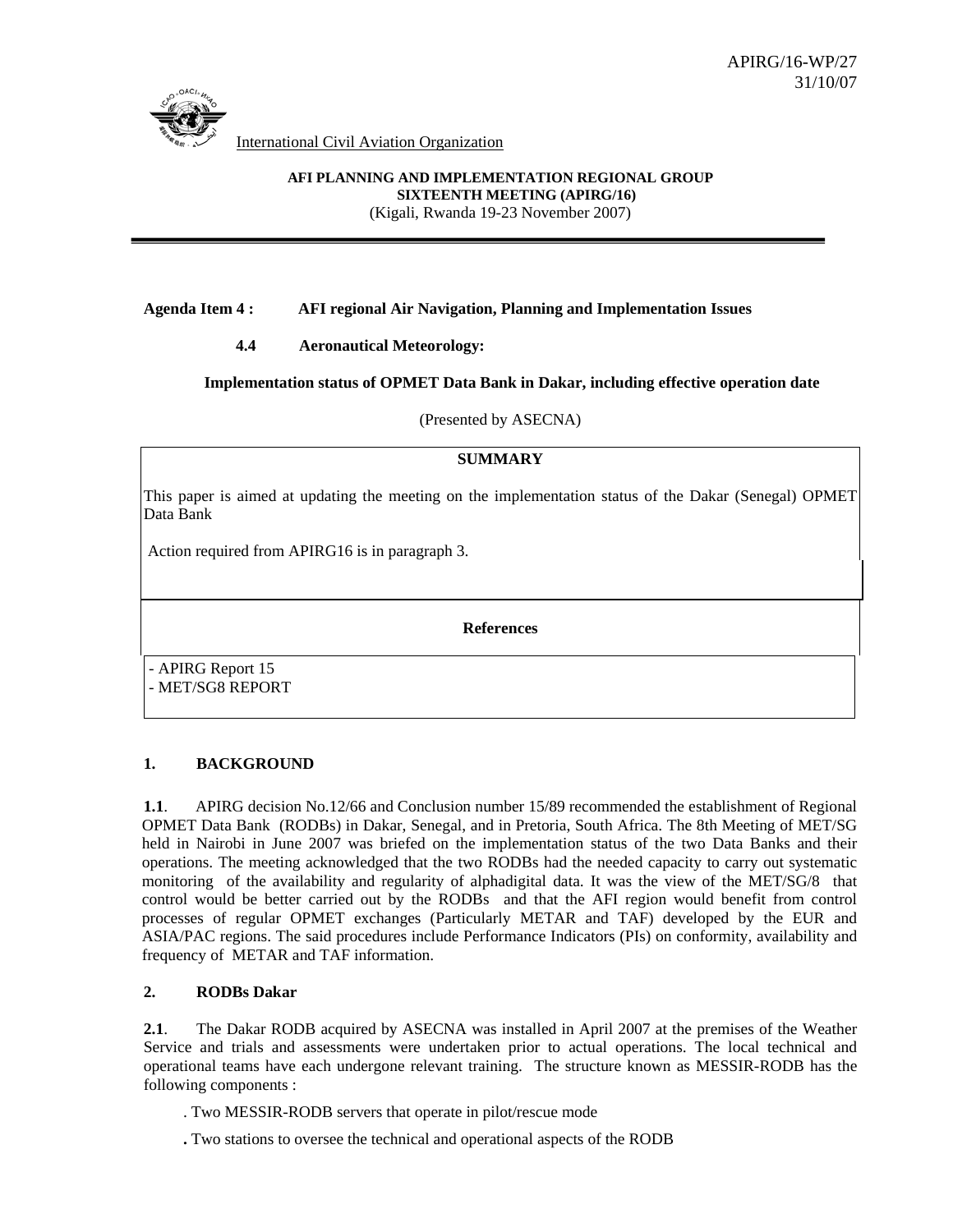**.** An Internet server (web server installed at the DMTI) to permit the RODB to be reached from any station on line

The local network ensures connection between the web server and MESSIR-RODB servers. The main MESSIR-RODB programme is user-friendly.

**2.2** RODB is supplied with OPMET data by an AFTN and SMT commutation messages system and by a SADIS 2G working station through a files transfer system.

**2.3** Expected products are alphanumeric OPMET (METAR, SPECI, TAF, SIGMET etc.) of all airfields planned in the footprint of the SADIS broadcast within the ICAO World Area Forecast System (SMPZ-WAFS). Users are all centres, airfields, permitted organisations that send requests and receive responses via the AFTN GTS or the Internet. The diagram at the Appendix depicts the RODB configuration.

2.4 **The outcome of this operational assessment period – April to August 2007, is satisfactory. As** a matter of fact, various users have sent many requests to RODB through the RSFTA (particularly the Center of Brazzaville, to a less extent, those of Bamako, Niamey, and Abidjan); through the GTS (the Dakar Center) and by the Internet, (the DEE, DMTI and the Dakar Regional Office of ICAO). All these requests were answered with or without all the requested data. Please note that the requested data which is not available at RODB Dakar, the request is automatically sent to European OPMET databanks (Brussels, Toulouse and Vienna), and also to RODB in Johannesburg, to meet the needs of all authorized users.

**2.4 These positive results are the same for daily to monthly statistics provision on the availability** of METAR, TAF etc., data to a long list of several hundreds of airfields. Detailed processes to interrogate the RODB are in the Appendix.

### **2. Action required by APIRG:**

#### **3.**

The meeting is invited to :

- take note of information in this working paper
- amend access procedure into the Dakar RODB as are shown in the Appendix
- adopt the Decision 8/8 of MET/SG8 : Introduction, of Regional Databases OPMET (RODB) and of prescriptions governing SIGMET Information in the AMBEX Manual.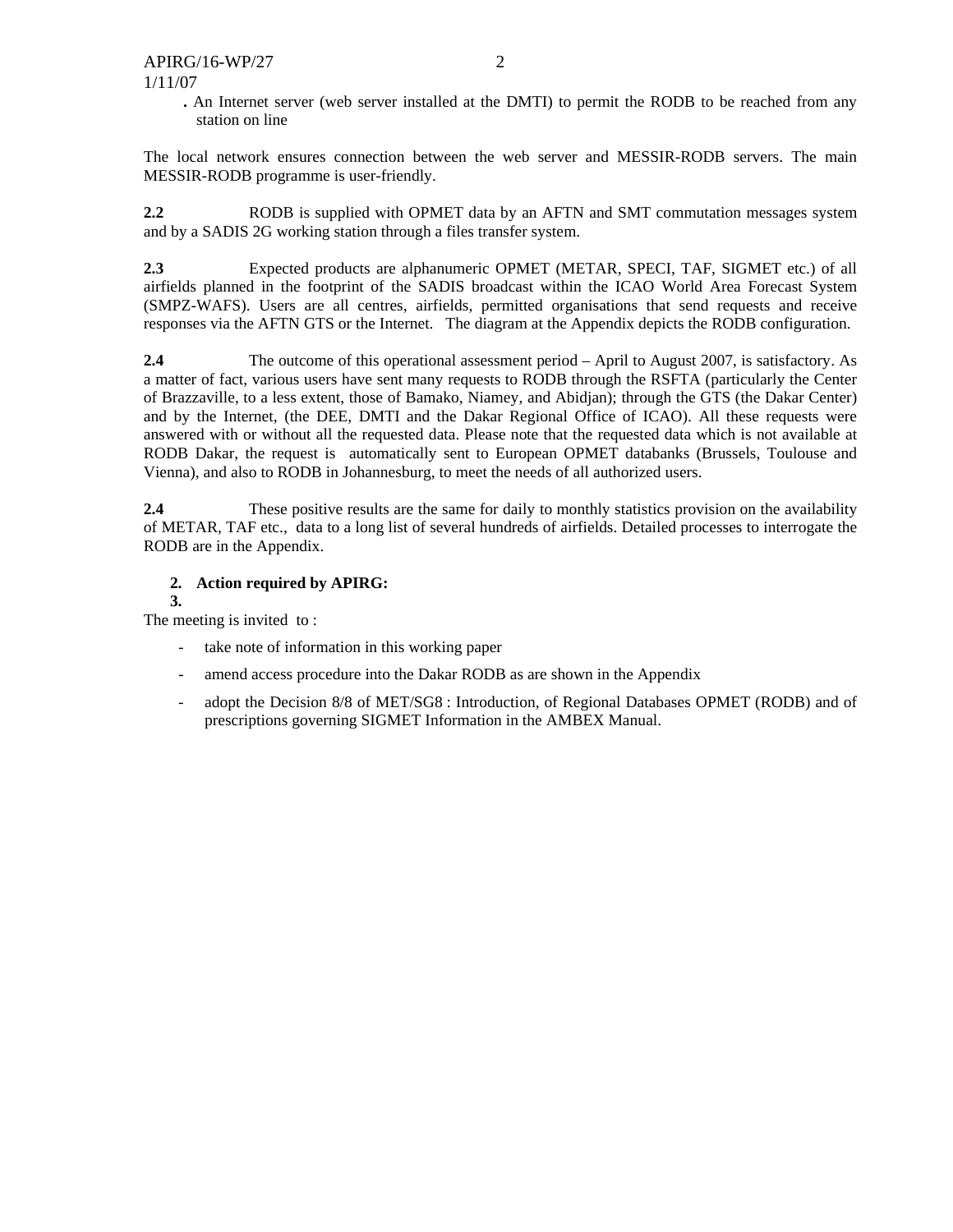#### **Appendix A**

 **Dakar BDRO Configuration** 

**Error! Objects cannot be created from editing field codes.**

**APPENDIX B** 

## **BASIC PROCEDURES FOR THE INTERROGATION OF DAKAR REGIONAL OPMET DATA BANK**

## **1. INTRODUCTION:**

1.1. Implemented in April 2007 and evaluated in operation during four months, the Dakar Regional OPMET Data Bank, named MESSIR-RODB, is now fully operational.

1.2. The alphanumeric information stored in MESSIR-RODB are derived from the rationalized AFTN circuits, the predetermined selective AFTN/CIDIN distribution supplemented by the use of the EUR OPMET data banks (located at Brussels, Toulouse and Vienna), the GTS circuits and the London WAFC SADIS broadcast.

1.3. The following types of alphanumeric OPMET information are stored in MESSIR- RODB for direct access by authorized users:

|           | Message Type       |
|-----------|--------------------|
| <b>SA</b> | <b>METAR/SPECI</b> |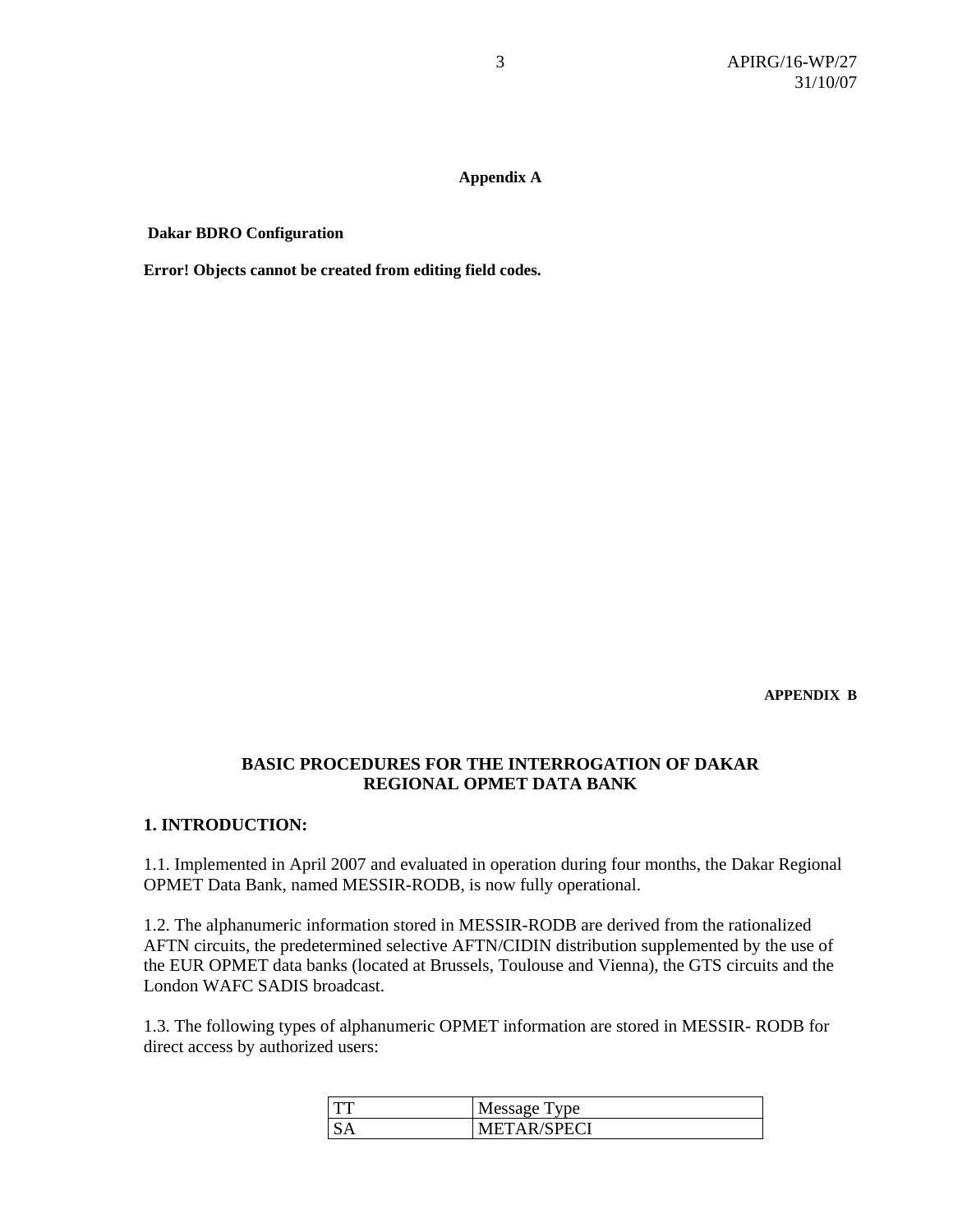| FC        | 9 HR TAF                        |
|-----------|---------------------------------|
| FT        | 18/24 HR TAF                    |
| WS        | <b>SIGMET</b>                   |
| <b>WC</b> | <b>Tropical Cyclone SIGMET</b>  |
| WV        | Volcanic Ash SIGMET             |
| WA        | Airmet                          |
| <b>UA</b> | <b>Special AIREP</b>            |
| FV        | <b>Volcanic Ash Advisory</b>    |
| FK        | <b>Topical Cyclone Advisory</b> |

- **1.4**. Three means are to be used to access the Dakar MESSIR-RODB:
- (a) AFTN Access: the address that must be used is **GOOYYZYZ**
- (b) GTS Access: the message type indicator (in the line heading) that must be used is T1T2A1A2ii = **BMRQ01** and the MESSIR-RODB indicator that must be used is CCCC = **GOOY**
- (c) Internet Access: RODB web server address that must be used is: **http://www.RODB-web/** A **login** and a **password** are needed by the user. To be authorized the user has to send a request by letter at the following address:

### **Monsieur le Représentant de l'ASECNA au Sénégal, BP 8132 Aéroport Léopold**

 **Sédar Senghor Dakar/Yoff, Sénégal. Email: Senegalrep@asena.org Fax (221) 338200600** 

**1.5**. In order to be accepted by MESSIR-RODB, the request message must be contained wthin one list of text (69 characters), and its structure must be in agreement with the following format:

(a) Identification by means of special request identifier placed at the beginning:

### **RQM/**

(b) Description by means of two possible types of coded groups, of the requested information:

### **TTCCCC** ; **TTAA**

Where TT, CCCC and AA have their conventional ICAO and WMO meanings

(c) End of message, identified by the equal sign

 $($  =  $)$ 

### 2. **REQUEST/REPLY MESSAGE FORMAT**

- 2.1. Request Messages
- 2.1.1. Through the AFTN: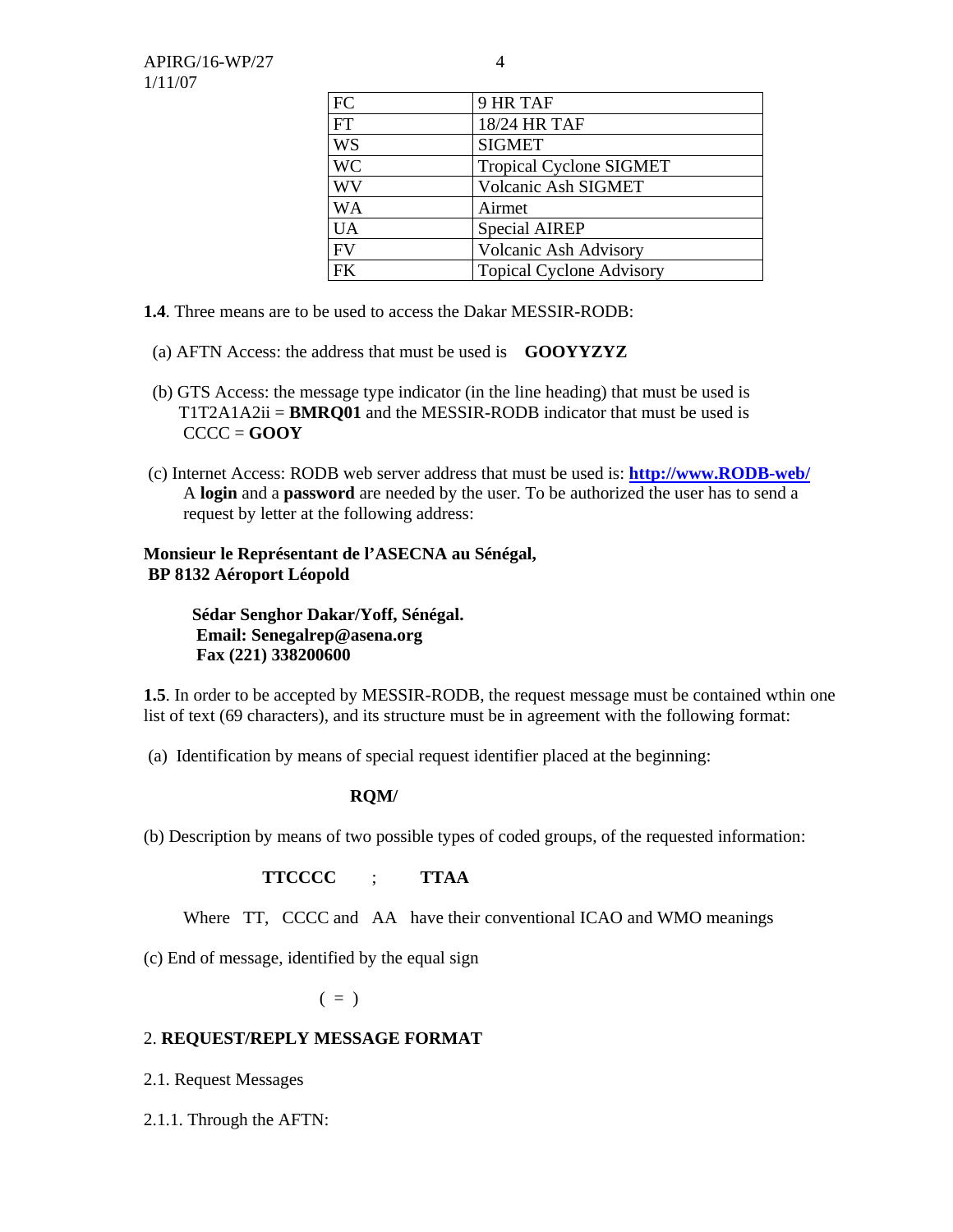Request messages shall follow the AFTN standard telecommunication procedures as define in Annex 10, volume II. The text part of the message shall be defined in the document.

The standard AFTN message start and end characters and alignment characters (SOH, STX and ETX for ITA-5 format or ZCZC and NNNN for cITA-2 format) have been omitted for clarity in the following examples

Request messages shall use the AFTN priority **GG**

The general format of the request is as follows:

| Option1:                           |         |                    |                            |
|------------------------------------|---------|--------------------|----------------------------|
| GG GOOYYZYZ                        |         | Example:           | GG GOOYYZYZ                |
| <b>DDHHHH 00000000</b>             |         |                    | 281050 EGRRYMYX            |
| RQM/TTCCCCn,CCCCC, (n from 1 to 3) |         |                    | ROM/FTFCBB,FEFF,FTTJ=      |
| Option 2:                          |         |                    |                            |
| <b>GG GOOYYZYZ</b>                 |         | Example            | GG GOOYYZYZ                |
| DDHHHH 00000000                    |         |                    | 281050 EGRRYMYX            |
| $RQM/TTAA(ii),AA(ii),$ =           |         |                    | $RQM/SASG21, MI, MT, IV =$ |
| Option 3:                          |         |                    |                            |
| GG GOOYYZYZ                        |         |                    | Example GG GOOYYZYZ        |
| <b>DDHHHH 00000000</b>             |         |                    | 281050 EGRRYMYX            |
| $RQM/TTAA(ii), GGgg,$ =            |         |                    | RQM/SACD, 1200, 1300=      |
| Option 4:                          |         |                    |                            |
| GG GOOYYZYZ                        | Example | <b>GG GOOYYZYZ</b> |                            |
| <b>DDHHHH 00000000</b>             |         |                    | 281050 EGRRYMYX            |
| RQM/TTXXGGgg,CCCC,=                |         |                    | RQM/SAXX1200, DRRN, DBBB=  |
| Option 5:                          |         |                    |                            |
| GG GOOYYZYZ                        | Example | <b>GG GOOYYZYZ</b> |                            |
| <b>DDHHHH 00000000</b>             |         |                    | 281050 EGRRYMYX            |
| RQM/TTCCCC,TT=                     |         |                    | RQM/SAFTTJ,FT=             |
| Option 6:                          |         |                    |                            |
| GG GOOYYZYZ                        | Example | <b>GG GOOYYZYZ</b> |                            |
| DDHHHH 00000000                    |         |                    | 281050 EGRRYMYX            |
| RQM/TTCCCC,GGgg=                   |         |                    | RQM/SAFTTJ,1300=           |
| Option 7:                          |         |                    |                            |
| GG GOOYYZYZ                        | Example | GG GOOYYZYZ        |                            |
| DDHHHH 00000000                    |         |                    | 281050 EGRRYMYX            |
| RQM/TTXXGGgg,AA(ii)=               |         |                    | RQM/SAXX1200,SG20,CG20,NR= |

 Where: GOOYYZYZ is the AFTN address of MESSIR-RODB DDHHHH is the message origination date/time group OOOOOOOO is the AFTN address of the message originator RQM indicates the start of a data request line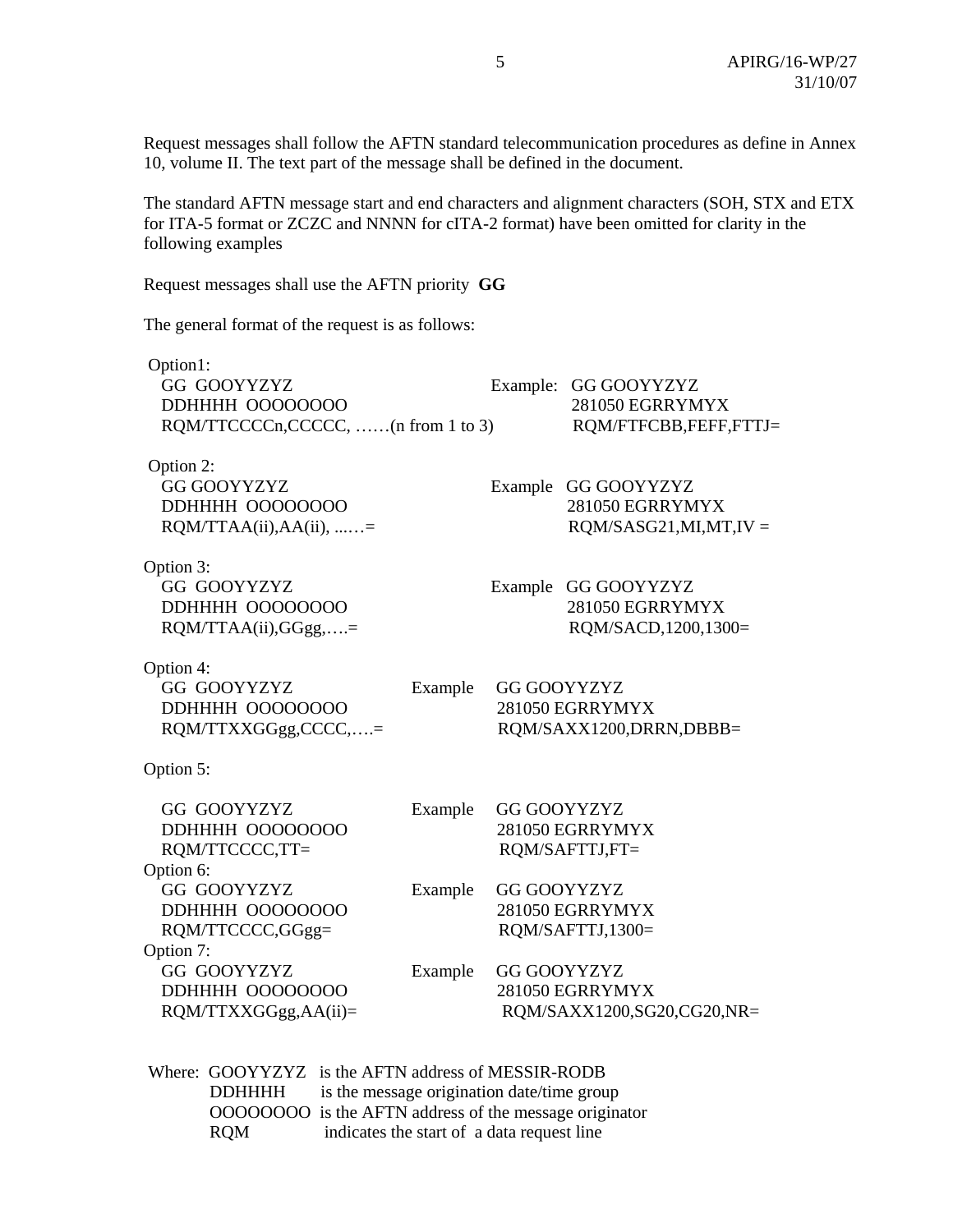| 1/11/07 |             |                                                                          |
|---------|-------------|--------------------------------------------------------------------------|
|         |             | indicates a new request within the data request line                     |
|         | TT          | data type identifier (see paragraph 1.3)                                 |
|         | <b>CCCC</b> | a 4-letter location indicator (ICAO publication 7010)                    |
|         | AA          | Bulletin country identifier (WMO Manual on the GTS)                      |
|         |             | indicates more requests for messages or bulletins for the same data type |
|         |             | indicates the end of the request line                                    |
|         |             |                                                                          |

2.1.2. Through the GTS:

Request messages shall follow the GTS standard telecommunication procedures as define in Manual on the GTS (Addressed messages). The text part of the message shall be defined in the document.

The standard GTS addressed message start and end characters and alignment characters (SOH, STX and ETX for ITA-5 format or ZCZC and NNNN for cITA-2 format) have been omitted for clarity in the following examples

The general format of the request is as follows:

| Option1:                                 |          |                                          |
|------------------------------------------|----------|------------------------------------------|
| BMRQ01 GOOY YYGGgg<br><b>CCCC</b>        | Example: | BMRQ01 GOOY 281050<br><b>EGRR</b>        |
| RQM/TTCCCCn,CCCCC, (n from 1 to 3)       |          | RQM/FTFCBB,FEFF,FTTJ=                    |
| Option 2:                                |          |                                          |
| <b>BMRQ01 GOOY YYGGgg</b><br><b>CCCC</b> | Example: | BMRQ01 GOOY 281050<br><b>EGRR</b>        |
| $RQM/TTAA(ii),AA(ii),$ =                 |          | $RQM/SASG21, MI, MT, IV =$               |
| Option 3:                                |          |                                          |
| <b>BMRQ01 GOOY YYGGgg</b><br><b>CCCC</b> | Example: | <b>BMRQ01 GOOY 281050</b><br><b>EGRR</b> |
| RQM/TTAA(ii),GGgg,=                      |          | RQM/SACD, 1200, 1300=                    |
| Option 4:                                |          |                                          |
| <b>BMRQ01 GOOY YYGGgg</b><br><b>CCCC</b> | Example: | <b>BMRQ01 GOOY 281050</b><br><b>EGRR</b> |
| RQM/TTXXGGgg,CCCC,.=                     |          | RQM/SAXX1200, DRRN, DBBB=                |
| Option 5:                                |          |                                          |
| <b>BMRQ01 GOOY YYGGgg</b><br><b>CCCC</b> | Example  | <b>BMRQ01 GOOY 281050</b><br><b>EGRR</b> |
| RQM/TTCCCC,TT=                           |          | RQM/SAFTTJ,FT=                           |
| Option 6:                                |          |                                          |
| <b>BMRQ01 GOOY YYGGgg</b><br><b>CCCC</b> | Example: | <b>BMRQ01 GOOY 281050</b><br><b>EGRR</b> |
| RQM/TTCCCC,GGgg=                         |          | RQM/SAFTTJ,1300=                         |
| Option 7:                                |          |                                          |
| <b>BMRQ01 GOOY YYGGgg</b><br><b>CCCC</b> | Example: | <b>BMRQ01 GOOY 281050</b><br><b>EGRR</b> |
| RQM/TTXXGGgg,AA(ii)=                     |          | RQM/SAXX1200,SG20,CG20,NR=               |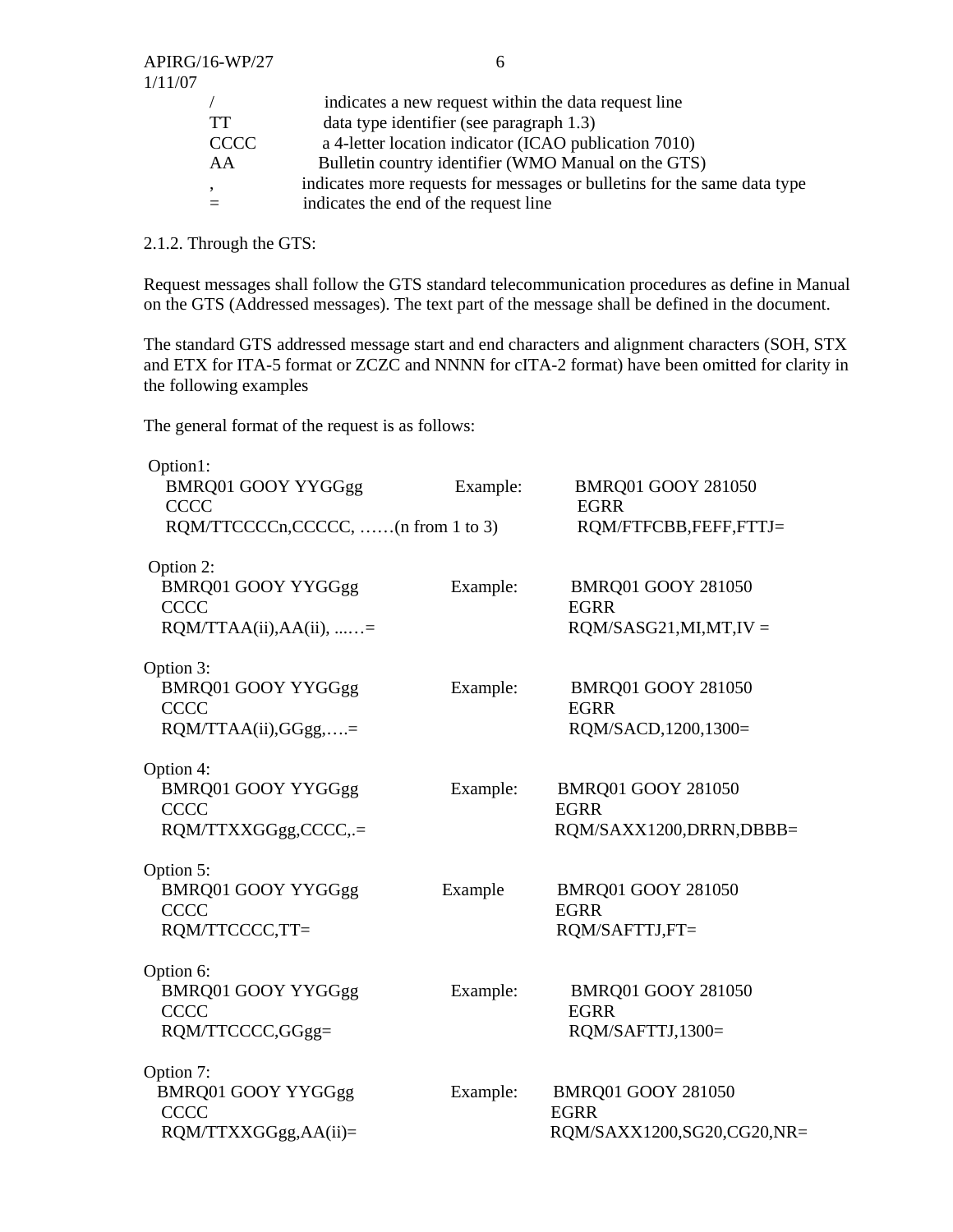Where CCCC is a 4-letter location indicator (ICAO publication 7010) of the message originator.

2.1.3. Through Internet:

Request messages shall follow the Internet standard telecommunication procedures as defined. The text of the message shall be defined in the document.

The request shall be transmitted to ASECNA Dakar web server at the following address: **http://www.RODB-web/**

The general format of the request is as follows, when the user will be authorized (after validation of his Login and Pasword):

| Option1:                            |          |                            |
|-------------------------------------|----------|----------------------------|
| RQM/TTCCCCn,CCCCC,  (n from 1 to 3) | Example: | RQM/FTFCBB,FEFF,FTTJ=      |
| Option 2:                           |          |                            |
| $RQM/TTAA(ii),AA(ii),$ =            | Example: |                            |
| Option 3:                           |          | $RQM/SASG21, MI, MT, IV =$ |
| $RQM/TTAA(ii), GGgg,$ =             | Example: |                            |
|                                     |          | RQM/SACD, 1200, 1300=      |
| Option 4:                           |          |                            |
| RQM/TTXXGGgg,CCCC,.=                | Example: | RQM/SAXX1200,DRRN,DBBB=    |
| Option 5:                           |          |                            |
| RQM/TTCCCC,TT=                      | Example: |                            |
|                                     |          | RQM/SAFTTJ,FT=             |
| Option 6:                           |          |                            |
| RQM/TTCCCC,GGgg=                    | Example: | RQM/SAFTTJ,1300=           |
|                                     |          |                            |
| Option 7:                           |          |                            |
| $RQM/TTXXGGgg,AA(ii)=$              | Example: | RQM/SAXX1200,SG20,CG20,NR= |
|                                     |          |                            |

### **2.2. Reply Messages Format**

**2.2.1**. Through AFTN :

If the originator AFTN address is authorized, MESSIR-RODB will automatically reply to the AFTN originator address given in the request message.

**2.2.2**. Through GTS

Valid requests for bulletins and/or messages will produce an answer, which will be returned in the following standard WMO bulletin format: